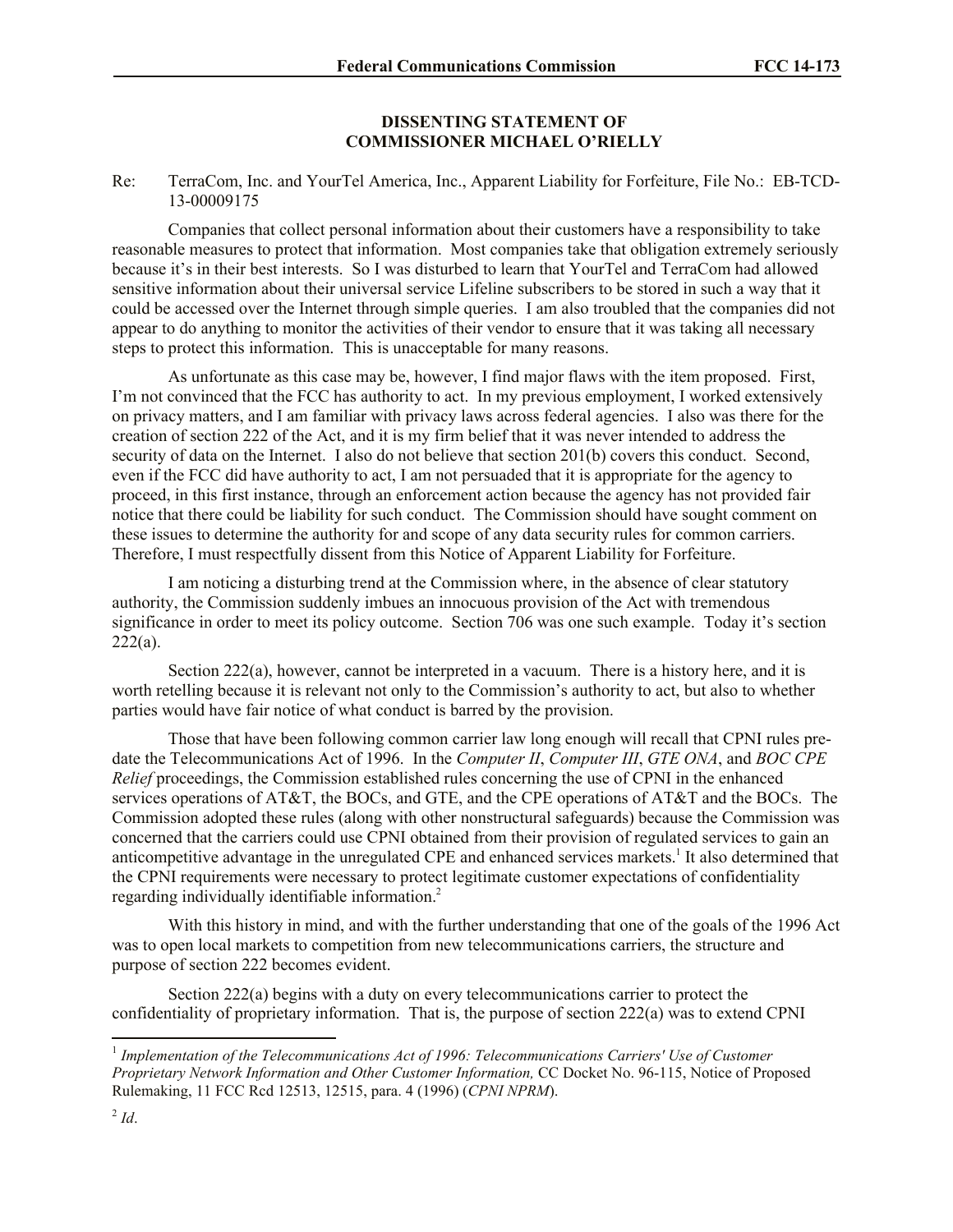rules to *all* telecommunications carriers, not just AT&T, the BOCs, and GTE. This was understood by the Commission at the time it was implementing the 1996 Act.<sup>3</sup> Then, sections 222(b) and (c) go on to codify certain restrictions to address the two concerns that led the Commission to adopt CPNI rules in the first place: to protect other carriers from anticompetitive practices; and to protect the privacy expectations of consumers.

Critically, the general duty in section 222(a) was intended to be read in conjunction with, not separate from, the specific limitations in sections 222(b) and (c). And that is how the Commission viewed the provisions.<sup>4</sup> Namely, section 222(a) sets forth who has the basic duty to protect the proprietary information of other telecommunications carriers, equipment manufacturers, and customers, while sections 222(b) and (c) detail when and how that duty is to be exercised. Section 222(b) requires that carriers may only use proprietary information of other carriers for the purpose of providing telecommunications and may not use it for their own marketing efforts. Section 222(c) specifies under what circumstances the proprietary information of customers (also known as CPNI) may be disclosed.

I do not see persuasive evidence that section  $222(a)$  was intended to confer authority that was independent of the carrier information and CPNI provisions. Indeed, on multiple occasions, the Commission has made statements like "[e]very telecommunications carrier has a general duty pursuant to section 222(a) to protect the confidentiality of CPNI."<sup>5</sup> That is because the Commission viewed them as co-extensive. 6 In fact, it is very telling that the Commission has never before attempted to interpret 222(a) independent of CPNI. What is more, the House Conference Report on the 1996 Act notes, "[i]n

 3 *Implementation of the Telecommunications Act of 1996: Telecommunications Carriers' Use of Customer Proprietary Network Information and Other Customer Information; Implementation of the Non-Accounting Safeguards of Sections 271 and 272 of the Communications Act of 1934, as amended*, CC Docket Nos. 96-115 and 96-149, Second Report and Order and Further Notice of Proposed Rulemaking, 13 FCC Rcd 8061, para. 194 (1998) (*CPNI Second Order and FNPRM*) ("We recognize, however, that our new CPNI scheme will impose some additional burdens on carriers, particularly carriers not previously subject to our *Computer III* CPNI requirements. We believe, however, that these requirements are not unduly burdensome. All carriers must expend some resources to protect certain information of their customers. Indeed, section 222(a) specifically imposes a protection duty; '[e]very telecommunications carrier has a duty to protect the confidentiality of proprietary information of, and relating to, other telecommunications carries, equipment manufacturers, and customers.'" (quoting 47 U.S.C.  $§222(a)$ ).

 $4$  *Id*. paras. 204-207 (reading section 222(a) in conjunction with 222(b) and 222(c)).

<sup>5</sup> *See, e.g*., *Implementation of the Telecommunications Act of 1996: Telecommunications Carriers' Use of Customer Proprietary Network Information and Other Customer Information*, CC Docket No. 96-115, Report and Order and Further Notice of Proposed Rulemaking, 22 FCC Rcd 6927, 6931, para. 3 (2007); *Implementation of the Telecommunications Act of 1996: Telecommunications Carriers' Use of Customer Proprietary Network Information and Other Customer Information*, CC Docket No. 96-115, Notice of Proposed Rulemaking, 21 FCC Rcd 1782, 1784, para. 4 (2006) (same); *CPNI Second Order and FNPRM*, 13 FCC Rcd, 8061, para. 208 ("In particular, we seek comment on whether the duty in section 222(a) upon all telecommunications carriers to protect the confidentiality of customers' CPNI, or any other provision, permits and/or requires [the Commission] to prohibit the foreign storage or access to domestic CPNI.").

<sup>6</sup> *See, e.g*., *Implementation of the Telecommunications Act of 1996: Telecommunications Carriers' Use of Customer Proprietary Network Information and Other Customer Information,* CC Docket No. 96-115, Declaratory Ruling, 28 FCC Rcd 9609, 9617, para. 24 (2013) ("Although it is certainly true that *some* of the information that carriers have collected and stored on mobile devices is not CPNI, it is equally clear that some of it is. In any event, if the information a carrier collects in the future does not meet the statutory definition, then section 222 will not apply. To reiterate, the Commission is clarifying only that information that meets the definition of CPNI is subject to section 222, just as the same information would be subject to section 222 if it were stored elsewhere on a carrier's network.") (internal citations omitted); *see id*. at 9618, para. 27 (section 222(a) helps define where but not what is covered).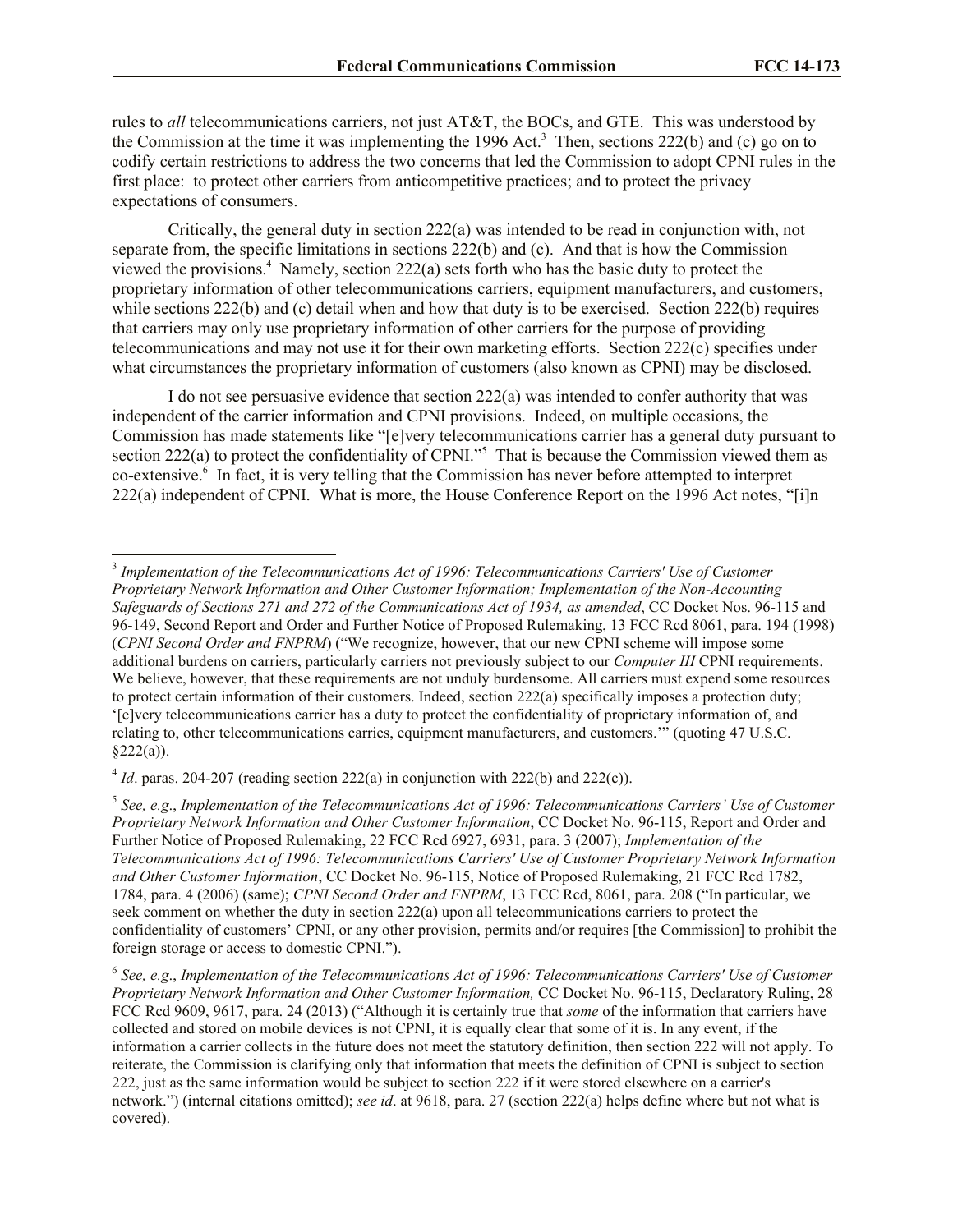general, the new section 222 strives to balance both competitive and consumer privacy interests *with respect to CPNI*."<sup>7</sup>

Moreover, the fact that section 222(a) uses a broader term "proprietary information" is not dispositive in this instance. Separate from my working experiences with this provision, given the threepart structure of section 222, the statute includes a term in 222(a) that encompasses both the carrier information at issue in 222(b) and the customer information at issue in 222(c).

Furthermore, I find the reliance on the section heading in this case as a source of authority just plain laughable. If the Commission can invent new authority based on the "Privacy of Customer Information" heading of section 222, I can only imagine what it could do with the heading of section 215: "Transactions Relating to Services, Equipment, *And So Forth*".<sup>8</sup> I suspect that those in the Commission that are asked to defend the Commission's work would also agree that section headings are of little to no value.

I do not agree that section 201(b), which dates even further back to 1934, can be read to cover data protection, and I strongly disagree with the assertion in footnote 79 that the Commission has authority to enforce unlawful practices related to cybersecurity. Moreover, if data protection falls within the ambit of 201(b), then I can only imagine what else might be a practice "in connection with" a communications service. What is the limiting principle? Perhaps recognizing that it is on shaky legal ground, the NAL at least declines to propose a forfeiture for the failure to employ just or reasonable data security practices or to notify all consumers affected by the breach.

Yet even if the Commission did have authority under section 222(a) and/or section 201(b), and I do not believe that it does, I would still have serious concerns that the Commission did not provide fair notice that the companies could be liable under those sections for this conduct. In other words, it appears the Commission is short circuiting the procedural requirements of law.

I acknowledge that the Commission has asserted in the past that it may announce new interpretations or policies in the context of an adjudication. However, "[a] fundamental principle in our legal system is that laws which regulate persons or entities must give fair notice of conduct that is forbidden or required."<sup>9</sup> Accordingly, "[a] conviction or punishment fails to comply with due process if the statute or regulation under which it is obtained 'fails to provide a person of ordinary intelligence fair notice of what is prohibited, or is so standardless that it authorizes or encourages seriously discriminatory enforcement."<sup>10</sup> Moreover, "[i]n the absence of notice—for example, where the regulation is not sufficiently clear to warn a party about what is expected of it—an agency may not deprive a party of property by imposing civil or criminal liability."<sup>11</sup>

As the FCC itself has explained, "fair notice of the obligation being imposed on a regulatee" means that "'by reviewing the regulations and other public statements issued by the agency a regulated party acting in good faith would be able to identify, with ascertainable certainty, the standards with which the agency expects parties to conform before imposing civil liability."<sup>12</sup> However, there are no regulations *at all* on section 222(a), and I am not aware of any statements that say or even hint that 222(a)

 $\overline{a}$ 

<sup>10</sup> *Id*. (quoting *United States v. Williams*, 553 U.S. 285, 304 (2008)).

<sup>12</sup> *Infinity Broadcasting Corporation of Florida*, File No. EB-04-TP-478, Order on Review, 24 FCC Rcd 4270, 4275, para. 17 (2009) (*quoting Trinity*, 211 F.3d at 628).

<sup>&</sup>lt;sup>7</sup> H.R. REP. NO. 104-458, at 205 (1996) (CONF. REP.) (emphasis added).

 $847$  U.S.C. § 215 (emphasis added).

<sup>9</sup> *F.C.C. v. Fox Television Stations, Inc*., 132 S.Ct. 2307, 2317 (2012) (citing *Connally v. General Constr. Co.,* 269 U.S. 385, 391 (1926)).

<sup>11</sup> *Trinity Broadcasting of Florida, Inc., v. FCC*, 211 F.3d 618, 628 (D.C. Cir. 2000) (quoting *General Elec. Co. v. EPA,* 53 F.3d 1324, 1328-29 (D.C. Cir. 1995)).